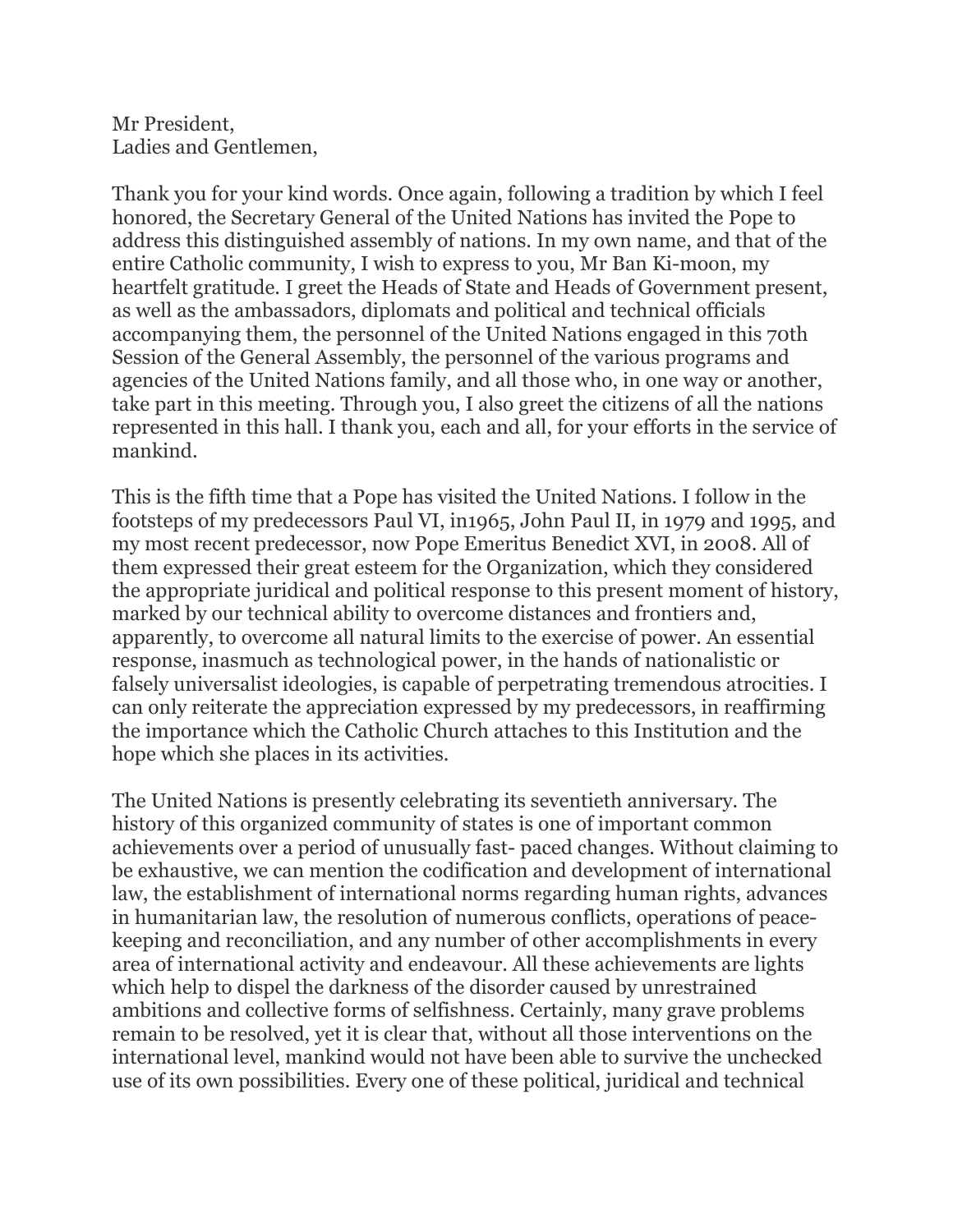advances is a path towards attaining the ideal of human fraternity and a means for its greater realization.

For this reason I pay homage to all those men and women whose loyalty and selfsacrifice have benefitted humanity as a whole in these past seventy years. In particular, I would recall today those who gave their lives for peace and reconciliation among peoples, from Dag Hammarskjöld to the many United Nations officials at every level who have been killed in the course of humanitarian missions, and missions of peace and reconciliation.

Beyond these achievements, the experience of the past seventy years has made it clear that reform and adaptation to the times is always necessary in the pursuit of the ultimate goal of granting all countries, without exception, a share in, and a genuine and equitable influence on, decision-making processes. The need for greater equity is especially true in the case of those bodies with effective executive capability, such as the Security Council, the Financial Agencies and the groups or mechanisms specifically created to deal with economic crises. This will help limit every kind of abuse or usury, especially where developing countries are concerned. The International Financial Agencies are should care for the sustainable development of countries and should ensure that they are not subjected to oppressive lending systems which, far from promoting progress, subject people to mechanisms which generate greater poverty, exclusion and dependence.

The work of the United Nations, according to the principles set forth in the Preamble and the first Articles of its founding Charter, can be seen as the development and promotion of the rule of law, based on the realization that justice is an essential condition for achieving the ideal of universal fraternity. In this context, it is helpful to recall that the limitation of power is an idea implicit in the concept of law itself. To give to each his own, to cite the classic definition of justice, means that no human individual or group can consider itself absolute, permitted to bypass the dignity and the rights of other individuals or their social groupings. The effective distribution of power (political, economic, defenserelated, technological, etc.) among a plurality of subjects, and the creation of a juridical system for regulating claims and interests, are one concrete way of limiting power. Yet today's world presents us with many false rights and – at the same time – broad sectors which are vulnerable, victims of power badly exercised: for example, the natural environment and the vast ranks of the excluded. These sectors are closely interconnected and made increasingly fragile by dominant political and economic relationships. That is why their rights must be forcefully affirmed, by working to protect the environment and by putting an end to exclusion.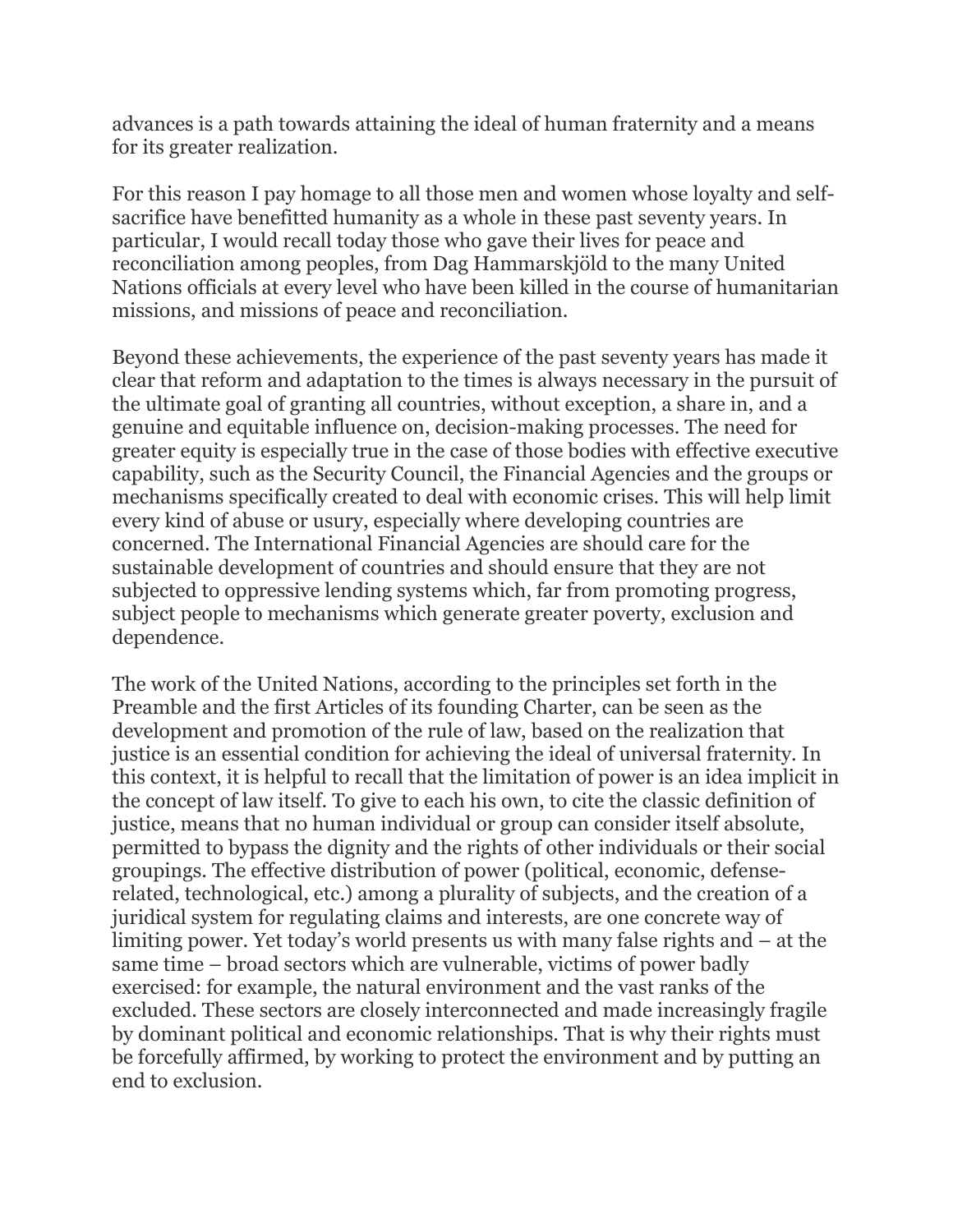First, it must be stated that a true "right of the environment" does exist, for two reasons. First, because we human beings are part of the environment. We live in communion with it, since the environment itself entails ethical limits which human activity must acknowledge and respect. Man, for all his remarkable gifts, which "are signs of a uniqueness which transcends the spheres of physics and biology" (Laudato Si', 81), is at the same time a part of these spheres. He possesses a body shaped by physical, chemical and biological elements, and can only survive and develop if the ecological environment is favourable. Any harm done to the environment, therefore, is harm done to humanity. Second, because every creature, particularly a living creature, has an intrinsic value, in its existence, its life, its beauty and its interdependence with other creatures. We Christians, together with the other monotheistic religions, believe that the universe is the fruit of a loving decision by the Creator, who permits man respectfully to use creation for the good of his fellow men and for the glory of the Creator; he is not authorized to abuse it, much less to destroy it. In all religions, the environment is a fundamental good (cf. ibid.).

The misuse and destruction of the environment are also accompanied by a relentless process of exclusion. In effect, a selfish and boundless thirst for power and material prosperity leads both to the misuse of available natural resources and to the exclusion of the weak and disadvantaged, either because they are differently abled (handicapped), or because they lack adequate information and technical expertise, or are incapable of decisive political action. Economic and social exclusion is a complete denial of human fraternity and a grave offense against human rights and the environment. The poorest are those who suffer most from such offenses, for three serious reasons: they are cast off by society, forced to live off what is discarded and suffer unjustly from the abuse of the environment. They are part of today's widespread and quietly growing "culture of waste".

The dramatic reality this whole situation of exclusion and inequality, with its evident effects, has led me, in union with the entire Christian people and many others, to take stock of my grave responsibility in this regard and to speak out, together with all those who are seeking urgently-needed and effective solutions. The adoption of the 2030 Agenda for Sustainable Development at the World Summit, which opens today, is an important sign of hope. I am similarly confident that the Paris Conference on Climatic Change will secure fundamental and effective agreements.

Solemn commitments, however, are not enough, even though they are a necessary step toward solutions. The classic definition of justice which I mentioned earlier contains as one of its essential elements a constant and perpetual will: *Iustitia est constans et perpetua voluntas ius sum cuique*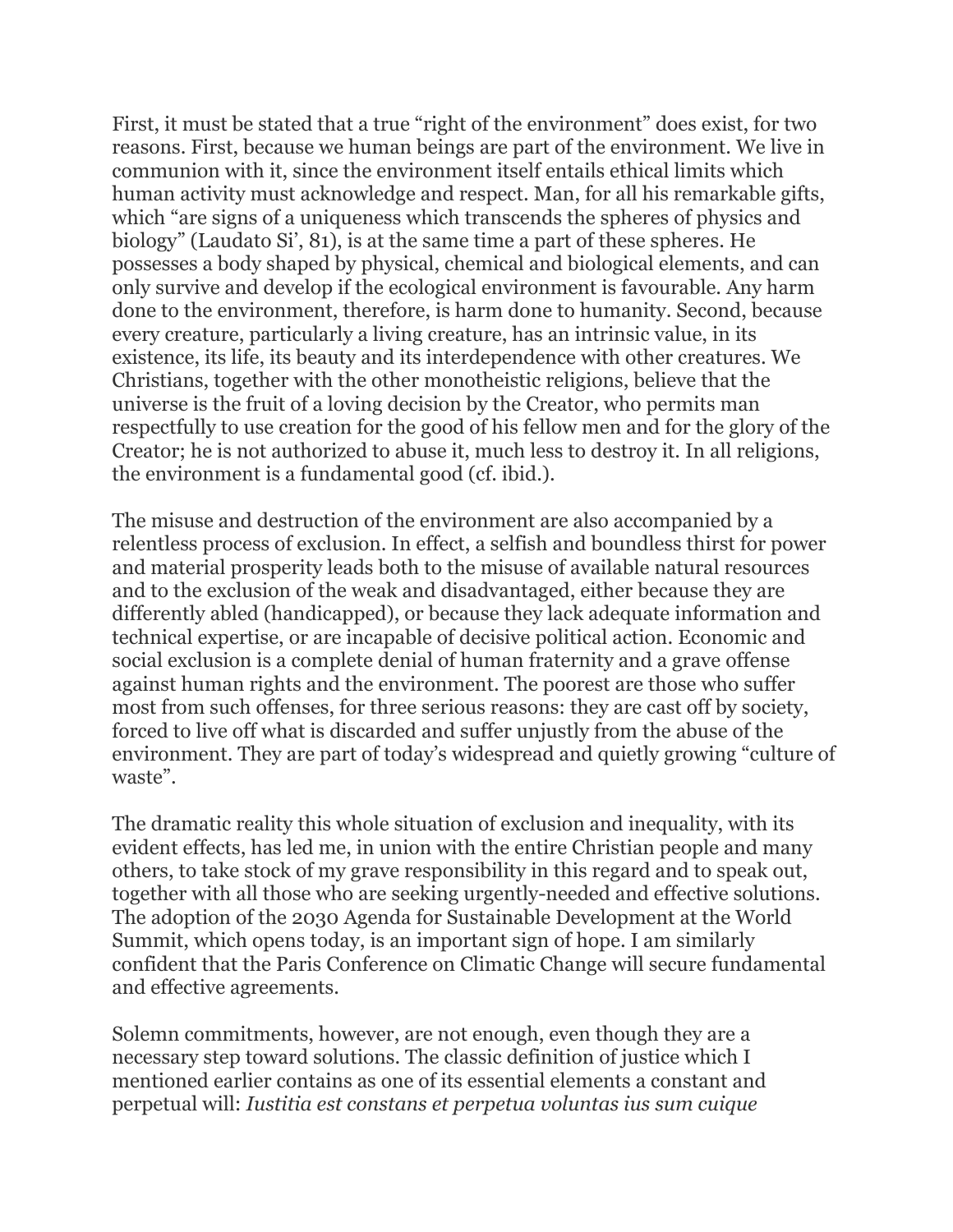*tribuendi*. Our world demands of all government leaders a will which is effective, practical and constant, concrete steps and immediate measures for preserving and improving the natural environment and thus putting an end as quickly as possible to the phenomenon of social and economic exclusion, with its baneful consequences: human trafficking, the marketing of human organs and tissues, the sexual exploitation of boys and girls, slave labour, including prostitution, the drug and weapons trade, terrorism and international organized crime. Such is the magnitude of these situations and their toll in innocent lives, that we must avoid every temptation to fall into a declarationist nominalism which would assuage our consciences. We need to ensure that our institutions are truly effective in the struggle against all these scourges.

The number and complexity of the problems require that we possess technical instruments of verification. But this involves two risks. We can rest content with the bureaucratic exercise of drawing up long lists of good proposals – goals, objectives and statistical indicators – or we can think that a single theoretical and aprioristic solution will provide an answer to all the challenges. It must never be forgotten that political and economic activity is only effective when it is understood as a prudential activity, guided by a perennial concept of justice and constantly conscious of the fact that, above and beyond our plans and programmes, we are dealing with real men and women who live, struggle and suffer, and are often forced to live in great poverty, deprived of all rights.

To enable these real men and women to escape from extreme poverty, we must allow them to be dignified agents of their own destiny. Integral human development and the full exercise of human dignity cannot be imposed. They must be built up and allowed to unfold for each individual, for every family, in communion with others, and in a right relationship with all those areas in which human social life develops – friends, communities, towns and cities, schools, businesses and unions, provinces, nations, etc. This presupposes and requires the right to education – also for girls (excluded in certain places) – which is ensured first and foremost by respecting and reinforcing the primary right of the family to educate its children, as well as the right of churches and social groups to support and assist families in the education of their children. Education conceived in this way is the basis for the implementation of the 2030 Agenda and for reclaiming the environment.

At the same time, government leaders must do everything possible to ensure that all can have the minimum spiritual and material means needed to live in dignity and to create and support a family, which is the primary cell of any social development. In practical terms, this absolute minimum has three names: lodging, labour, and land; and one spiritual name: spiritual freedom, which includes religious freedom, the right to education and other civil rights.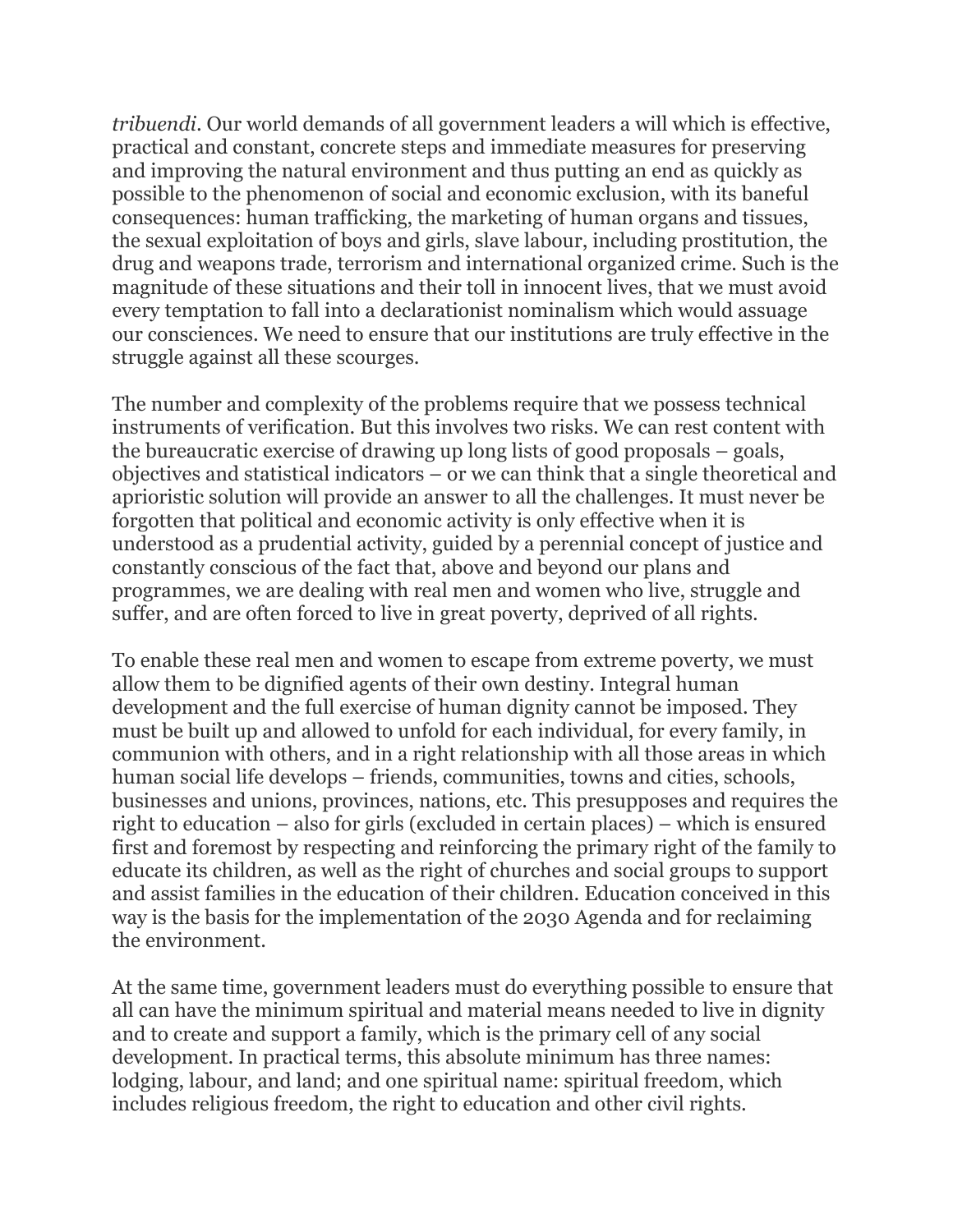For all this, the simplest and best measure and indicator of the implementation of the new Agenda for development will be effective, practical and immediate access, on the part of all, to essential material and spiritual goods: housing, dignified and properly remunerated employment, adequate food and drinking water; religious freedom and, more generally, spiritual freedom and education. These pillars of integral human development have a common foundation, which is the right to life and, more generally, what we could call the right to existence of human nature itself.

The ecological crisis, and the large-scale destruction of biodiversity, can threaten the very existence of the human species. The baneful consequences of an irresponsible mismanagement of the global economy, guided only by ambition for wealth and power, must serve as a summons to a forthright reflection on man: "man is not only a freedom which he creates for himself. Man does not create himself. He is spirit and will, but also nature" (BENEDICT XVI, Address to the Bundestag, 22 September 2011, cited in Laudato Si', 6). Creation is compromised "where we ourselves have the final word... The misuse of creation begins when we no longer recognize any instance above ourselves, when we see nothing else but ourselves" (ID. Address to the Clergy of the Diocese of Bolzano-Bressanone, 6 August 2008, cited ibid.). Consequently, the defence of the environment and the fight against exclusion demand that we recognize a moral law written into human nature itself, one which includes the natural difference between man and woman (cf. Laudato Si', 155), and absolute respect for life in all its stages and dimensions (cf. ibid., 123, 136).

Without the recognition of certain incontestable natural ethical limits and without the immediate implementation of those pillars of integral human development, the ideal of "saving succeeding generations from the scourge of war" (Charter of the United Nations, Preamble), and "promoting social progress and better standards of life in larger freedom" (ibid.), risks becoming an unattainable illusion, or, even worse, idle chatter which serves as a cover for all kinds of abuse and corruption, or for carrying out an ideological colonization by the imposition of anomalous models and lifestyles which are alien to people's identity and, in the end, irresponsible.

War is the negation of all rights and a dramatic assault on the environment. If we want true integral human development for all, we must work tirelessly to avoid war between nations and between peoples.

To this end, there is a need to ensure the uncontested rule of law and tireless recourse to negotiation, mediation and arbitration, as proposed by the Charter of the United Nations, which constitutes truly a fundamental juridical norm. The experience of these seventy years since the founding of the United Nations in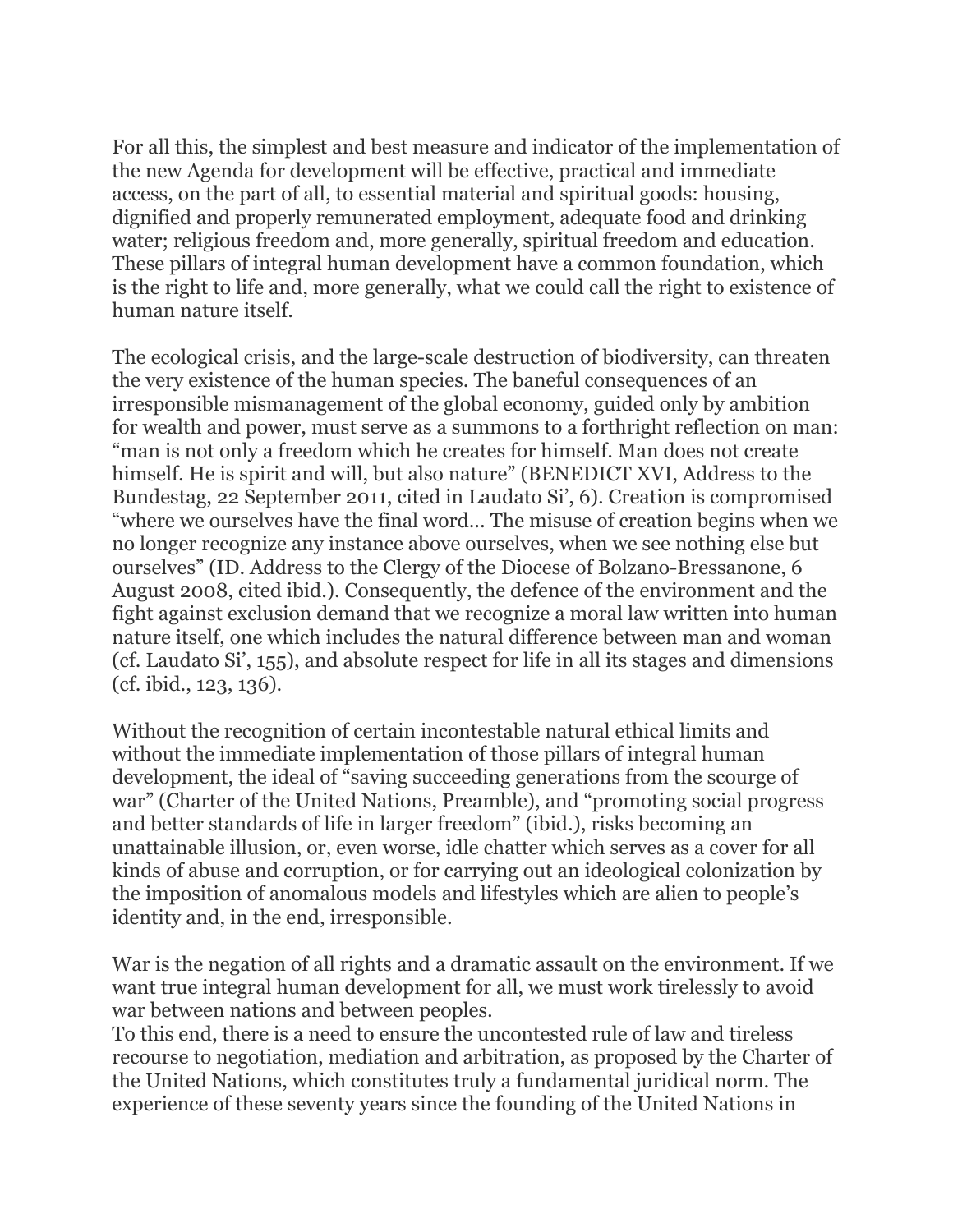general, and in particular the experience of these first fifteen years of the third millennium, reveal both the effectiveness of the full application of international norms and the ineffectiveness of their lack of enforcement. When the Charter of the United Nations is respected and applied with transparency and sincerity, and without ulterior motives, as an obligatory reference point of justice and not as a means of masking spurious intentions, peaceful results will be obtained. When, on the other hand, the norm is considered simply as an instrument to be used whenever it proves favourable, and to be avoided when it is not, a true Pandora's box is opened, releasing uncontrollable forces which gravely harm defenseless populations, the cultural milieu and even the biological environment.

The Preamble and the first Article of the Charter of the United Nations set forth the foundations of the international juridical framework: peace, the pacific solution of disputes and the development of friendly relations between the nations. Strongly opposed to such statements, and in practice denying them, is the constant tendency to the proliferation of arms, especially weapons of mass distraction, such as nuclear weapons. An ethics and a law based on the threat of mutual destruction – and possibly the destruction of all mankind – are selfcontradictory and an affront to the entire framework of the United Nations, which would end up as "nations united by fear and distrust". There is urgent need to work for a world free of nuclear weapons, in full application of the nonproliferation Treaty, in letter and spirit, with the goal of a complete prohibition of these weapons.

The recent agreement reached on the nuclear question in a sensitive region of Asia and the Middle East is proof of the potential of political good will and of law, exercised with sincerity, patience and constancy. I express my hope that this agreement will be lasting and efficacious, and bring forth the desired fruits with the cooperation of all the parties involved.

In this sense, hard evidence is not lacking of the negative effects of military and political interventions which are not coordinated between members of the international community. For this reason, while regretting to have to do so, I must renew my repeated appeals regarding to the painful situation of the entire Middle East, North Africa and other African countries, where Christians, together with other cultural or ethnic groups, and even members of the majority religion who have no desire to be caught up in hatred and folly, have been forced to witness the destruction of their places of worship, their cultural and religious heritage, their houses and property, and have faced the alternative either of fleeing or of paying for their adhesion to good and to peace by their own lives, or by enslavement.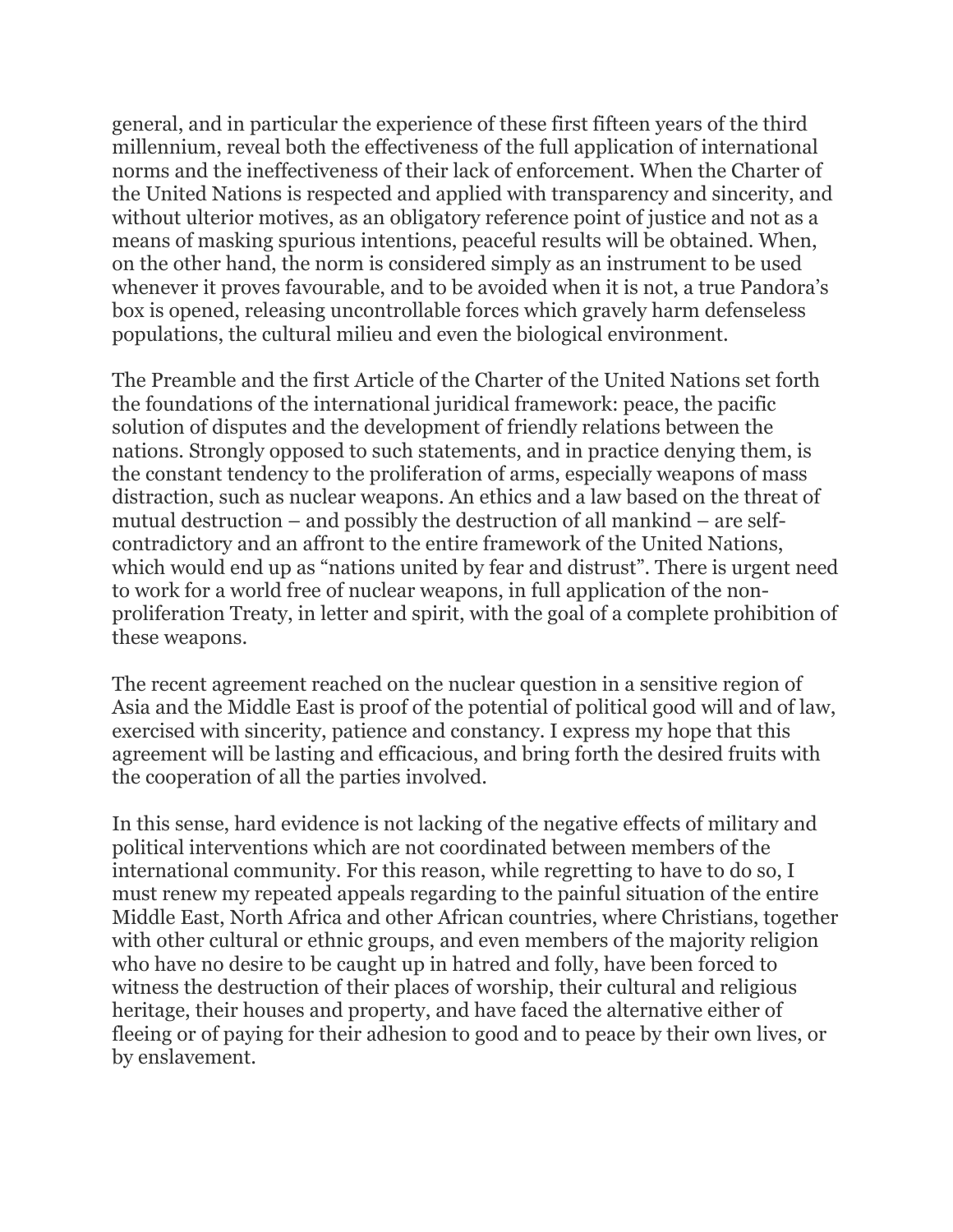These realities should serve as a grave summons to an examination of conscience on the part of those charged with the conduct of international affairs. Not only in cases of religious or cultural persecution, but in every situation of conflict, as in Ukraine, Syria, Iraq, Libya, South Sudan and the Great Lakes region, real human beings take precedence over partisan interests, however legitimate the latter may be. In wars and conflicts there are individual persons, our brothers and sisters, men and women, young and old, boys and girls who weep, suffer and die. Human beings who are easily discarded when our only response is to draw up lists of problems, strategies and disagreements.

As I wrote in my letter to the Secretary-General of the United Nations on 9 August 2014, "the most basic understanding of human dignity compels the international community, particularly through the norms and mechanisms of international law, to do all that it can to stop and to prevent further systematic violence against ethnic and religious minorities" and to protect innocent peoples.

Along the same lines I would mention another kind of conflict which is not always so open, yet is silently killing millions of people. Another kind of war experienced by many of our societies as a result of the narcotics trade. A war which is taken for granted and poorly fought. Drug trafficking is by its very nature accompanied by trafficking in persons, money laundering, the arms trade, child exploitation and other forms of corruption. A corruption which has penetrated to different levels of social, political, military, artistic and religious life, and, in many cases, has given rise to a parallel structure which threatens the credibility of our institutions.

I began this speech recalling the visits of my predecessors. I would hope that my words will be taken above all as a continuation of the final words of the address of Pope Paul VI; although spoken almost exactly fifty years ago, they remain ever timely. "The hour has come when a pause, a moment of recollection, reflection, even of prayer, is absolutely needed so that we may think back over our common origin, our history, our common destiny. The appeal to the moral conscience of man has never been as necessary as it is today... For the danger comes neither from progress nor from science; if these are used well, they can help to solve a great number of the serious problems besetting mankind (Address to the United Nations Organization, 4 October 1965). Among other things, human genius, well applied, will surely help to meet the grave challenges of ecological deterioration and of exclusion. As Paul VI said: "The real danger comes from man, who has at his disposal ever more powerful instruments that are as well fitted to bring about ruin as they are to achieve lofty conquests" (ibid.).

The common home of all men and women must continue to rise on the foundations of a right understanding of universal fraternity and respect for the